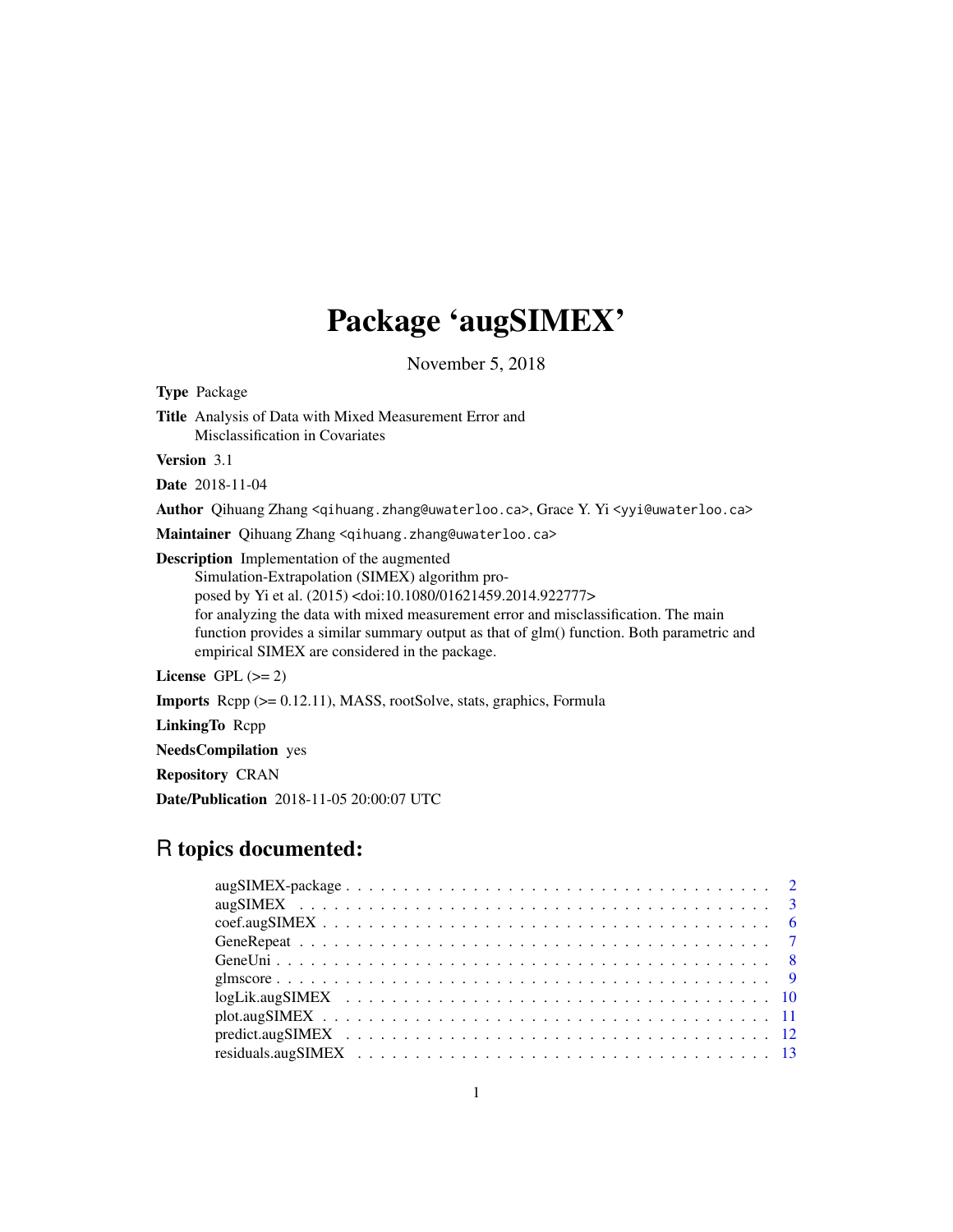<span id="page-1-0"></span>

| Index | 18 |
|-------|----|
|       |    |
|       |    |
|       |    |
|       |    |
|       |    |

| augSIMEX-package | R package for Analysis of Data with Mixed Measurement Error and |
|------------------|-----------------------------------------------------------------|
|                  | <i>Misclassification in Covariates</i>                          |

#### Description

Implementation of the augmented SIMEX algorithm for data with mixed measurement error and misclassification in covariates. The package is allowing for both parametric SIMEX and empirical SIMEX.

# Details

The SIMEX package implements the method developed by Yi et al. (2015) to adjust for both measurement error and misclassification in the generalized linear models. The main function is [augSIMEX](#page-2-1) which returns an "augSIMEX" object. The user can summarize the returned augSIMEX object in a similar format as in [glm](#page-0-0). The extrapolation can also be visualized through plot function. Other implementation tools are also provided in the package.

# Author(s)

Qihuang Zhang and Grace Y. Yi.

Maintainer: Qihuang Zhang <qihuang.zhang@uwaterloo.ca>

#### References

Yi G Y, Ma Y, Spiegelman D, et al. Functional and structural methods with mixed measurement error and misclassification in covariates[J]. Journal of the American Statistical Association, 2015, 110(510): 681-696.

# See Also

[augSIMEX](#page-2-1)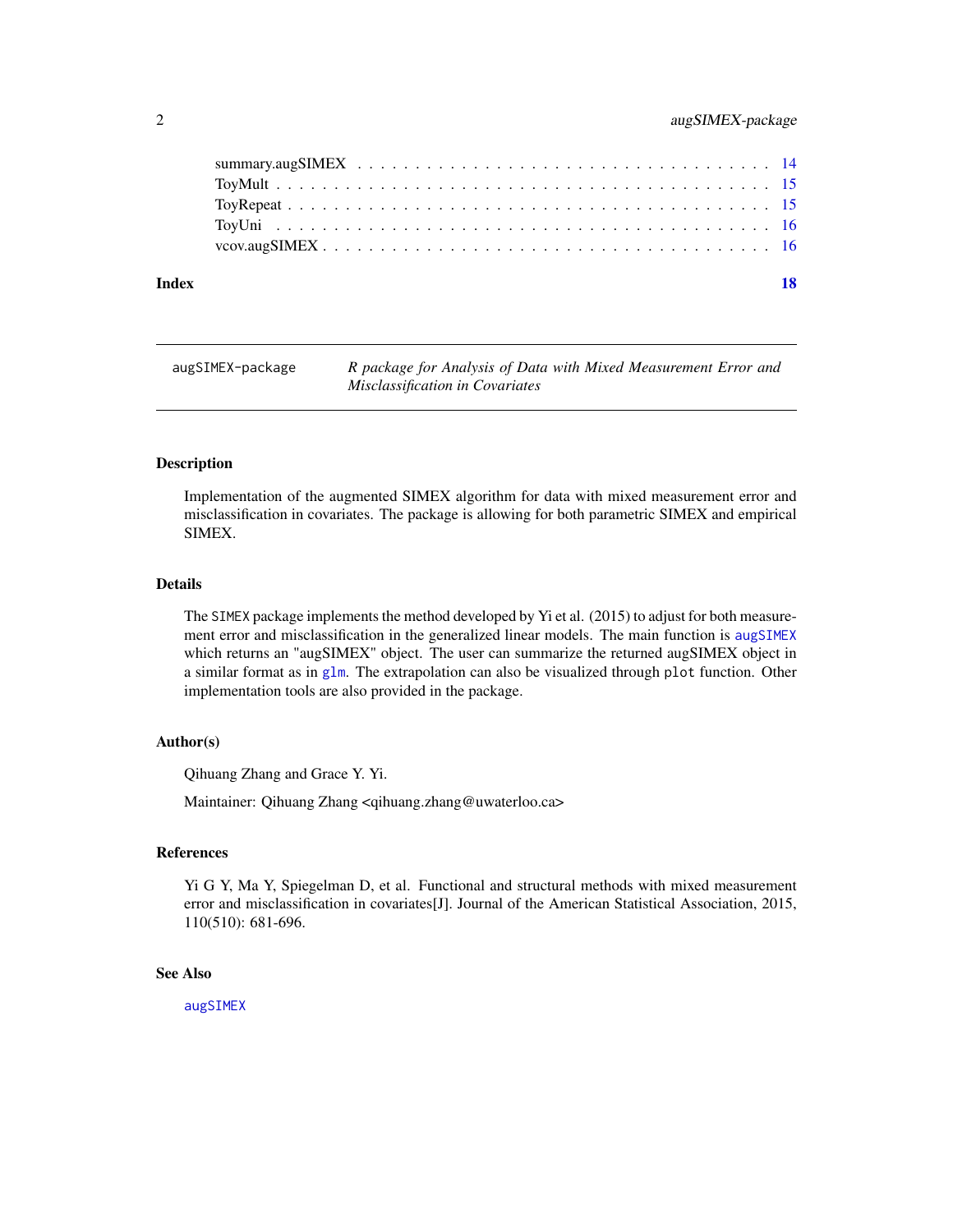<span id="page-2-1"></span><span id="page-2-0"></span>augSIMEX *Analysis of Data with Mixed Measurement Error and Misclassification in Covariates*

# **Description**

Implementation of the SIMEX algorithm for data with mixed measurement error and misclassification in covariates.

#### Usage

```
augSIMEX(mainformula = formula(data), mismodel = pi|qi~1, meformula = NULL,
   family = gaussian, data, validationdata,
   err.var, mis.var, err.true, mis.true, err.mat = NULL, cppmethod = TRUE,
   repeated = FALSE, repind = list(),subset, offset, weights, na.action, scorefunction=NULL,
   lambda = NULL, M = 5, B = 20, nBoot = 50, extrapolation = c("quadratic","linear"),...)
```
- mainformula an object of class "formula": an object of class "formula": a symbolic description of the model of the response variable, error-prone covariates, and other covariates. mismodel an object of class "Formula". A symbolic description in modeling the misclassification rates. See details for the specification of the model. meformula an object of "Formula" specifying the measurement error model for each errorprone covariate. The number of responses should equal the number of errorprone covariates. The default choice will be classic additive models. See details for the specification of the model. family an object of class "family" (same as in [glm](#page-0-0) function in stats package). data a data frame or a matrix of main data. The variable in the main data includes the response, observed covariates matrix which is subject to measurement error, observed binary covariate vector that is prone to misclassification and may also contain the precisely measured covariates matrix. The default choice includes all covariates that mentioned in the mainformula.
- validationdata a data frame or matrix of validation data. The variable in the model includes an observed covariates matrix of that is subject to measurement error and their corresponding precisely measured covariates, an observed binary covariate vector that is prone to misclassification and their corresponding precisely measured covariates, a covariates matrix of precisely measured covariates.
- err. var a vector of character specifying the name of covariates that are subject to measurement error.
- mis.var a string specifying the variable name of the binary variable subject to misclassification.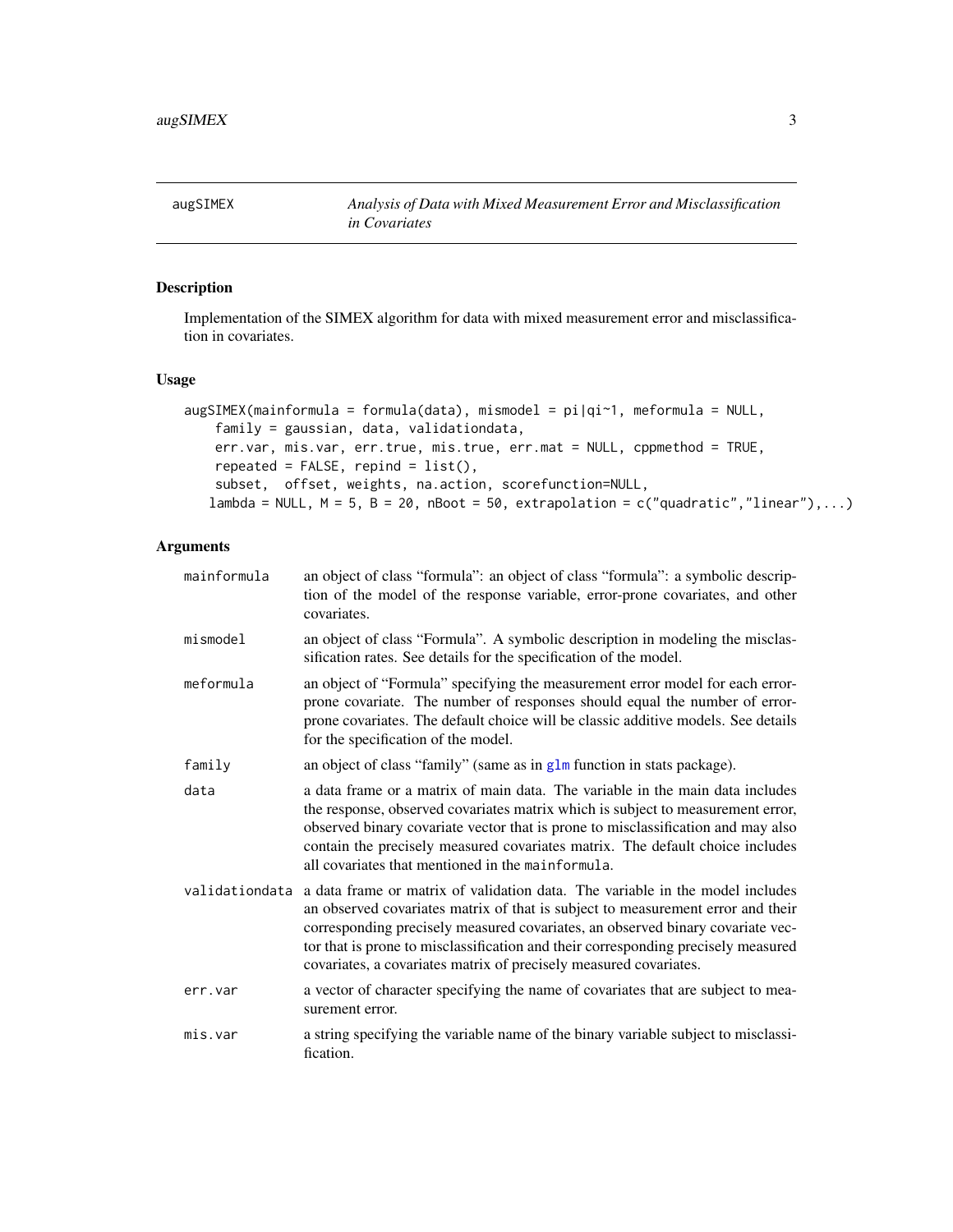<span id="page-3-0"></span>

| err.true      | a vector of character specifying the names of the all the counterparts of err. var<br>that are precisely measured covariates.                                                                                                                                                                                                             |
|---------------|-------------------------------------------------------------------------------------------------------------------------------------------------------------------------------------------------------------------------------------------------------------------------------------------------------------------------------------------|
| mis.true      | a string specifying the variable name of the precisely measured binary variable.                                                                                                                                                                                                                                                          |
| err.mat       | a matrix indicating the variance-covariance matrix of generated Normal distri-<br>bution in simulation step.                                                                                                                                                                                                                              |
| cppmethod     | a logical value indicating whether solving the score function via C++ functions.<br>The function involves Rcpp package. The C++ based method is much faster<br>and more computationally efficient than the R based method. See the discussion<br>section.                                                                                 |
| repeated      | a logic value indicating whether repeated measurements are involved.                                                                                                                                                                                                                                                                      |
| repind        | a list of vectors of repeated measurement for error-prone covariates. See detail<br>below.                                                                                                                                                                                                                                                |
| subset        | a logical vector indicating which subjects should be included in the fitting.                                                                                                                                                                                                                                                             |
| offset        | a numeric vector indicating the offset. The default choice is null.                                                                                                                                                                                                                                                                       |
| weights       | an optional numeric vector of the weights should be used in the fitting.                                                                                                                                                                                                                                                                  |
| na.action     | a function indicating what method should be applied to deal with missing data.                                                                                                                                                                                                                                                            |
| scorefunction | a function of score function. To allow for the generality, the users can specify<br>their own score function. It should be a function of parameters, response, covari-<br>ates, weights and offset. A matrix of score value for each individual and each<br>parameter should be returned in the function. An example is shown in glmscore |
| lambda        | if the M value is not specified, the user can specify a positive sequence of lambda<br>directly. The first element is usually set to be 0.                                                                                                                                                                                                |
| M             | the number of predetermined lambda vector if lambda is missing. The default is<br>chosen to be 50.                                                                                                                                                                                                                                        |
| B             | the number of the dataset generated in the simulation step. The default value is<br>set to be 200.                                                                                                                                                                                                                                        |
| nBoot         | the number of the iterations repeated in bootstrap. The default value is set to be<br>100.                                                                                                                                                                                                                                                |
| extrapolation | specifies the regression model that involves in the extrapolation step. The op-<br>tions include "linear" and "quadratic". The default is set to be "quadratic".                                                                                                                                                                          |
| .             | other arguments that pass into the function.                                                                                                                                                                                                                                                                                              |

# Details

The misclassification models are set in "Formula" format, where the misclassification rates for both classes of the binary variable is set simultaneously. The left-hand side sets the responses of the misclassification model. The response should always set be to pi (indicating pimodel) and qi (indicating qimodel), separated by "|". On the right hand side of the formula sets the covariates of the misclassification model. If the covariates for both models are different, use "|" to separate them in the same order as the response. See example.

The measurement error models are also set in "Formula" format. The left-hand side sets the responses of the measurement error model, which should be consistent with the specification of err.var. Each response is separated by "|". On the right-hand side of the formula, the covariates are set. If the covariates for each response are different, use "|" to separate the specifications of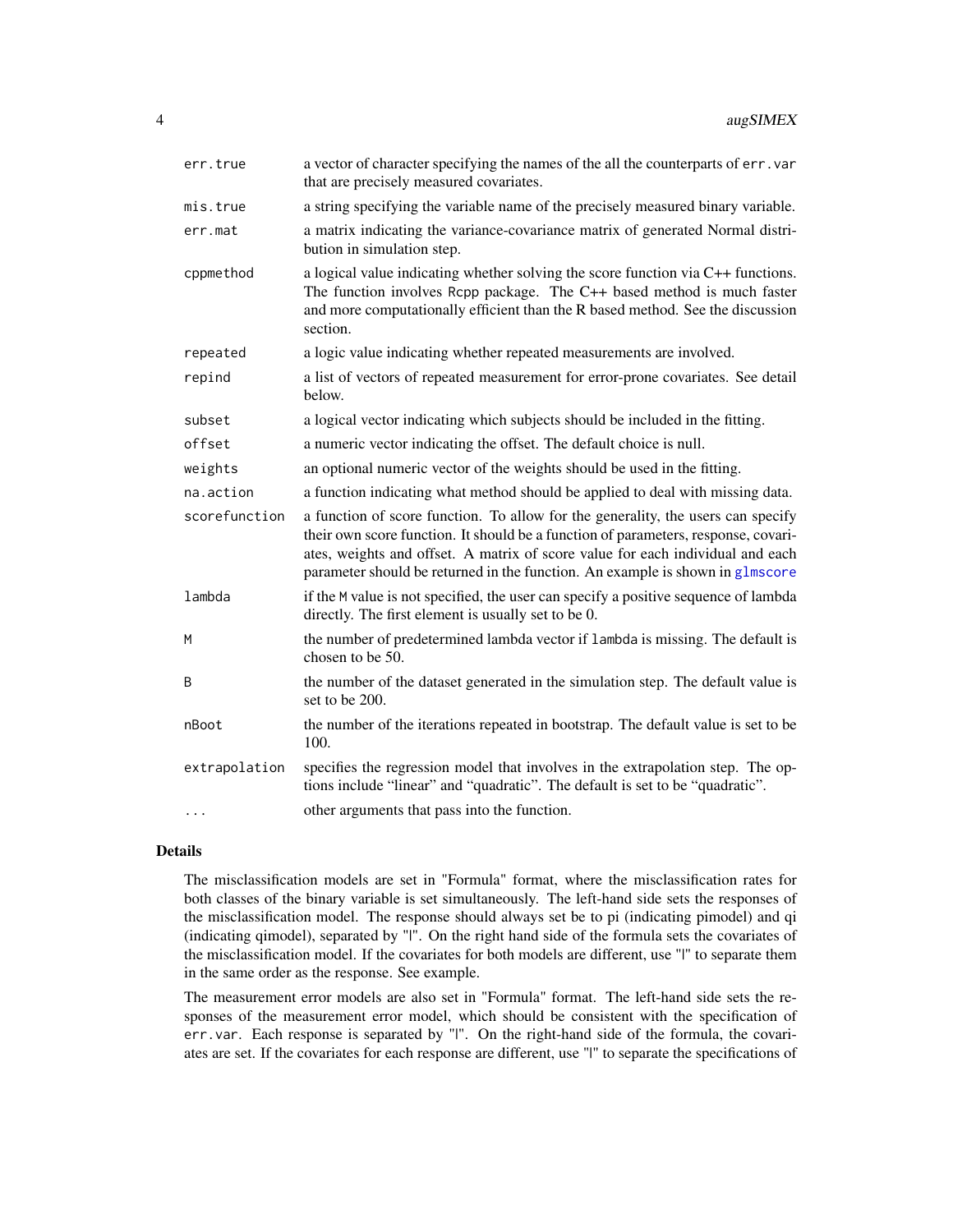# <span id="page-4-0"></span>augSIMEX 5

covariates and the order should correspond to that of the responses of the measurement error model. See example.

In the case of repeated measurements, the users can pick one of the measurements into the formula of the main model. If more than one covariates have multiple replicates, the users should name the vector of repeated measurements in the list of repind by the corresponding representative measurement in the formula of the main model. See example.

The number of bootstrap repetitions should be at least 2. i.e., nBoot>2. Otherwise, an error might occur.

The examples are mainly for illustration purpose. NA's are possible to be generated because the bootstrap simulation parameter is only set as 2. To obtain precise results, simulation parameters are supposed to be set on a larger scale, which also involves more time for computing.

#### Value

| coefficients  | the coefficient of the main model after correction.                                                                                                                                               |
|---------------|---------------------------------------------------------------------------------------------------------------------------------------------------------------------------------------------------|
| <b>VCOV</b>   | a adjusted variance-covariance matrix estimated by bootstrap.                                                                                                                                     |
| fitted.values | the fitted mean values, obtained by transforming the linear predictors by the<br>inverse of the link function.                                                                                    |
| lambda        | a vector of values that involved in extrapolation step.                                                                                                                                           |
| coefmatrix    | a matrix of coefficient before doing extrapolation. Each row correspond to a<br>specified lambda. Each column represent a component of coefficient. This out-<br>put if for the plotting purpose. |
| deviance      | minus twice the maximized log-likelihood.                                                                                                                                                         |
| null.deviance | the deviance of null model which only includes intercept and offset term. It is<br>comparable to the deviance.                                                                                    |
| df.residual   | the degree of freedom.                                                                                                                                                                            |
| df.null       | the degree of freedom of null model.                                                                                                                                                              |
| aic           | Akaike's Information Criterion, minus twice the maximized log-likelihood plus<br>twice the number of parameters.                                                                                  |
| $\cdots$      | Other components are the arguments that have been used in the function.                                                                                                                           |

# Author(s)

Qihuang Zhang and Grace Y. Yi

#### References

Yi G Y, Ma Y, Spiegelman D, et al. Functional and structural methods with mixed measurement error and misclassification in covariates[J]. Journal of the American Statistical Association, 2015, 110(510): 681-696.

# See Also

[glm](#page-0-0)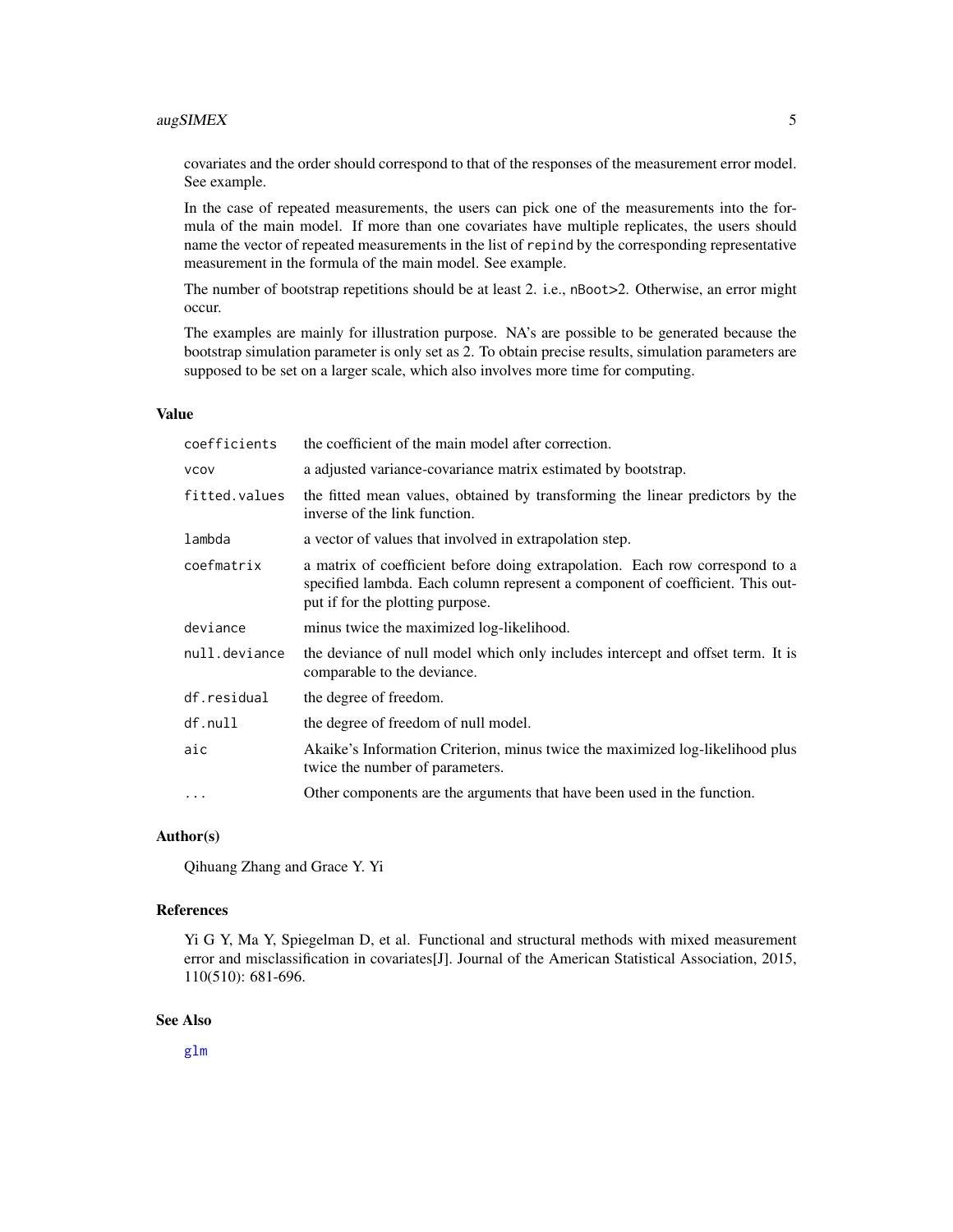# Examples

```
### Example 1: Univariate Case
data(ToyUni)
example1<-augSIMEX(mainformula = Y \sim Xstar + Zstar + W, family = binomial(link = logit),
 mismodel = pi |q| \sim W.
 meformula = Xstar \sim X + Z + W,
 data = ToyUni$Main,validationdata = ToyUni$Validation, subset = NULL,
 err.var = "Xstar", mis.var = "Zstar", err.true = "X", mis.true = "Z",
 err.mat = NULL,lambda = NULL, M = 5, B = 2, nBoot = 2, extrapolation="quadratic")
summary(example1)
## Without adjustment
example1_naive <- glm(formula = Y ~ xstar + Zstar + W,
family = binomial(link = logit),data = ToyUni$Main)
summary(example1_naive)
## using accurate data
example1_true <- glm(Y~Xstar+Zstar+W, family = binomial(link=logit),
  data=ToyUni$True)
### Example 2: Multivariate Case
data(ToyMult)
ErrorFormula<-Xstar.X1|Xstar.X2~-1+X.X1|-1+X.X2 ## measurement error model
example2<-augSIMEX(mainformula = Y~Xstar.X1+Xstar.X2+Zstar+W.W1+W.W2,
 mismodel=pi|qi~X.X1+X.X2+W.W1+W.W2, family = binomial,
 data=ToyMult$Main,meformula=ErrorFormula,
 validationdata=ToyMult$Validation, subset=NULL,
 err.var=c("Xstar.X1","Xstar.X2"), mis.var="Zstar", err.true=c("X.X1","X.X2"),
 mis.true="Z", err.mat = NULL,
 lambda=NULL, M=5, B=2, nBoot=2, extrapolation="quadratic")
summary(example2)
### Example 3
data(ToyRepeat)
example3<-augSIMEX(mainformula = Y~Xstar1+Zstar+W, family = binomial(link=logit),
 mismodel = pi |qi \sim W, meformula = Xstar \sim X + Z + W,
 data=ToyRepeat$Main,validationdata=ToyRepeat$Validation,
 subset=NULL, err.var="Xstar1", mis.var="Zstar", err.true="X", mis.true="Z",
 err.mat = NULL, repeated = TRUE,repind=list(Xstar1=c("Xstar1","Xstar2")),
 lambda=NULL, M=5, B=2, nBoot=2, extrapolation="quadratic")
summary(example3)
```
coef.augSIMEX *Extract the coefficients from the fitted augSIMEX object*

# Description

This function returns the vector of fitted coefficients from a fitted augSIMEX object

<span id="page-5-0"></span>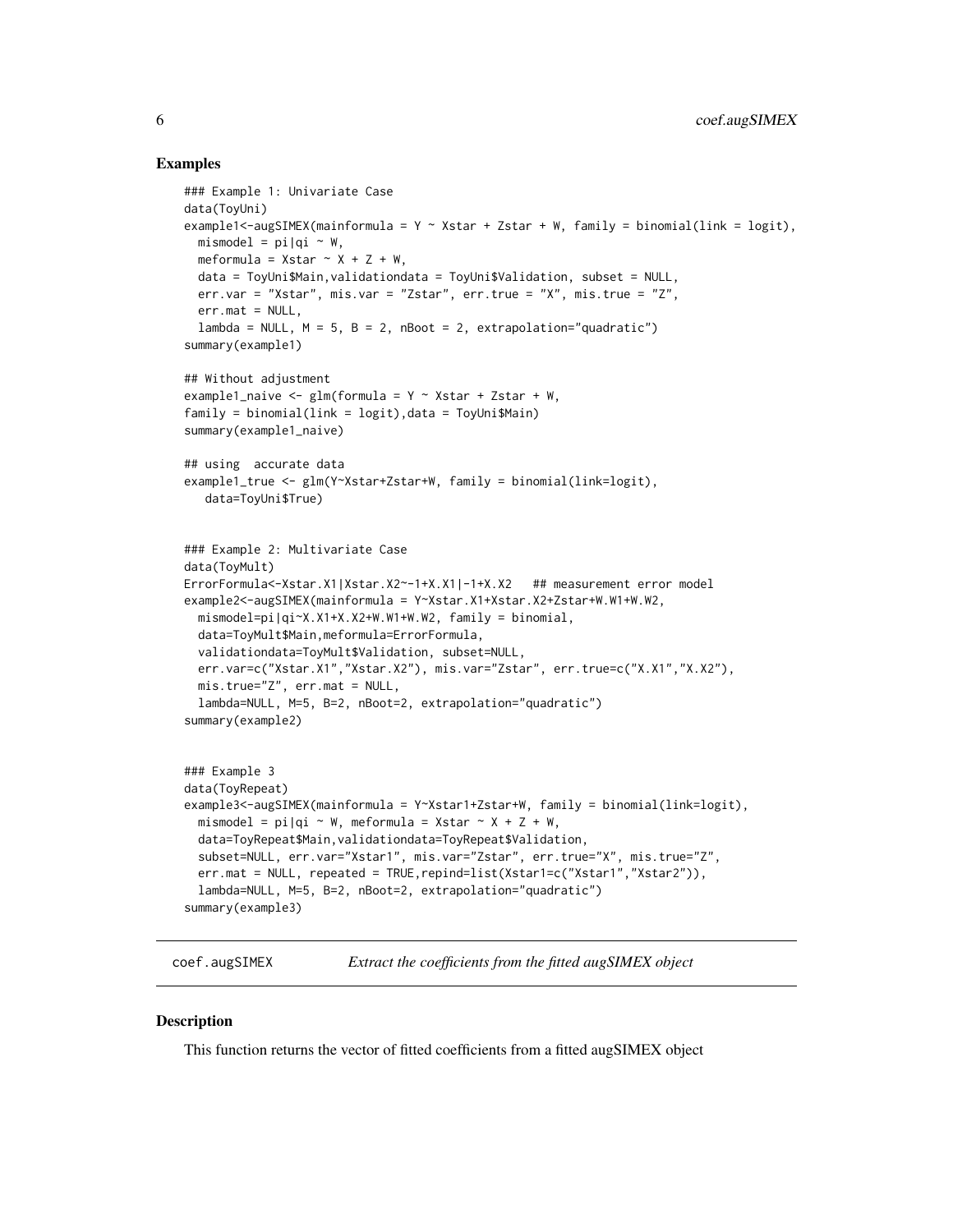# <span id="page-6-0"></span>GeneRepeat 7

# Usage

## S3 method for class 'augSIMEX' ## S3 method for class 'augSIMEX' coef(object, ...)

# Arguments

| object | the "augSIMEX" object gotten from augSIMEX function. |
|--------|------------------------------------------------------|
| .      | other arguments to pass to the function.             |

# Author(s)

Qihuang Zhang and Grace Y. Yi.

# See Also

[coef](#page-0-0)

# Examples

```
data(ToyUni)
example <- augSIMEX(mainformula = Y \sim Xstar + Zstar + W, family = binomial(link = logit),
 mismodel = pi|qi \sim W,
 meformula = Xstar \sim X + Z + W,
 data = ToyUni$Main,validationdata = ToyUni$Validation, subset = NULL,
 err.var = "Xstar", mis.var = "Zstar", err.true = "X", mis.true = "Z",
 err.mat = NULL,lambda = NULL, M = 5, B = 2, nBoot = 2, extrapolation="quadratic")
coef(example)
```
GeneRepeat *Example data for univariate error-prone covariates in repeated measurements case*

#### **Description**

This dataset gives an example data for the illustration of usage of [augSIMEX](#page-2-1) function. The data set is adapted from the outbred Carworth Farms White mice data (Parker et. al., 2016). The dataset contains main data and validation data. We are interested to study the association between the response genotype of rs223979909 and the locomotor response to methamphetamine injections, which is subject to mismeasurement.

Tibia\_5 - Tibia\_30: the repeated measurement of tibia length Tibia\_M: the error-prone measurement of tibia length Batch\_T: the precisely labeled batch effect Batch\_O: the observed batch effect Weight: the body weights of the mice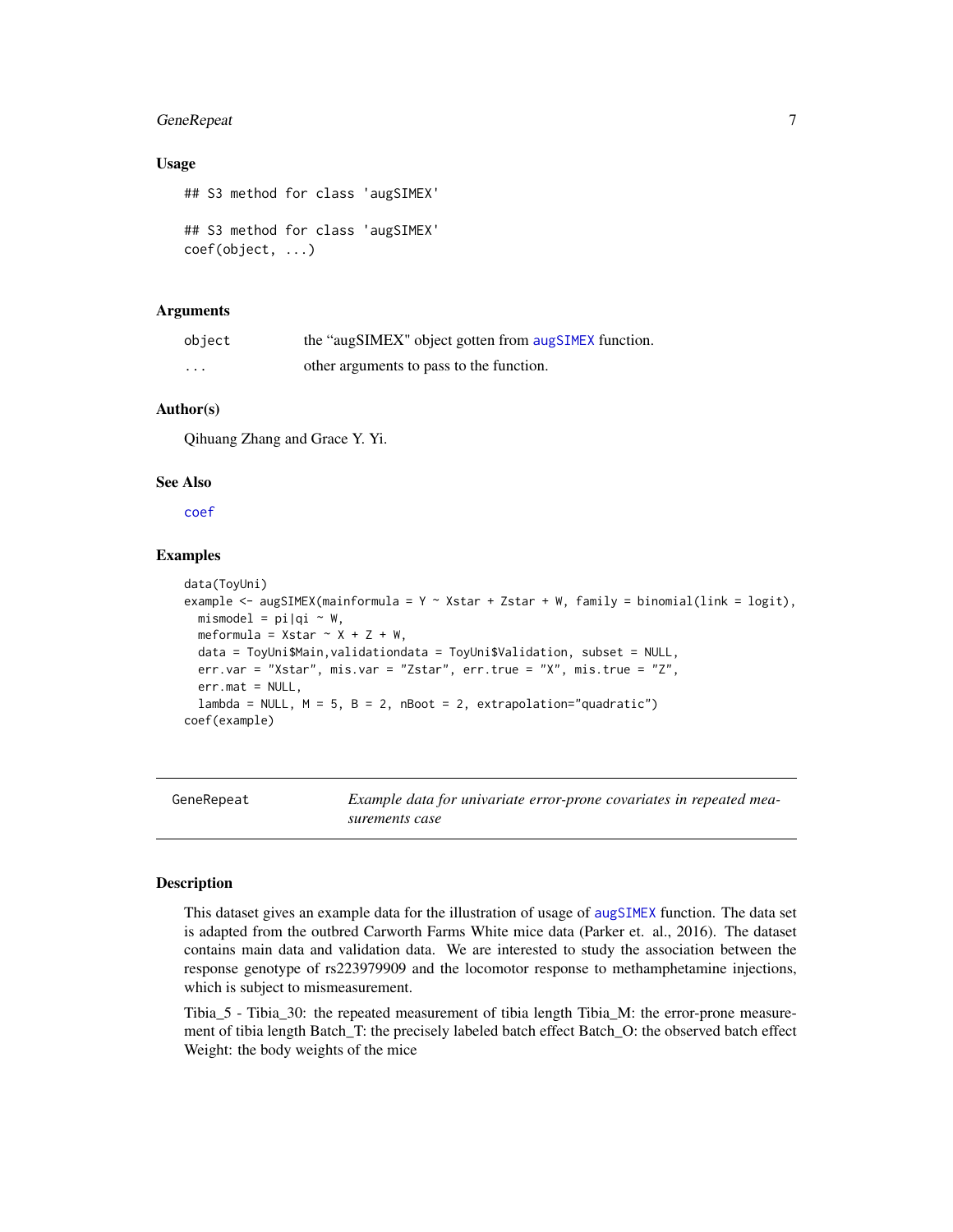<span id="page-7-0"></span>data(GeneRepeat)

#### Format

A list of two data frames. Main data (rs38916331, Totdist5, Totdist10, Totdist15, Totdist20, Totdist25, Totdist30, Weight, Batch\_O) and validation data (Batch\_T, Batch\_O).

## References

Parker C C, Gopalakrishnan S, Carbonetto P, et al. Genome-wide association study of behavioral, physiological and gene expression traits in outbred CFW mice[J]. Nature genetics, 2016, 48(8): 919.

GeneUni *Example of genetic data for univariate error-prone covariates*

#### Description

This data set gives an example data for the illustration of usage of [augSIMEX](#page-2-1) function. The data set is adapted from the outbred Carworth Farms White mice data (Parker et. al., 2016). The dataset contains main data and validation data. We are interested to study the association between the response genotype of rs38916331 and the tibia length, which is subject to mismeasurement.

Tibia\_T: the precise measurement of tibia length Tibia\_M: the error-prone measurement of tibia length Batch\_T: the precisely labeled batch effect Batch\_O: the observed batch effect Weight: the body weights of the mice

## Usage

data(GeneUni)

#### Format

A list of two data frames. Main data (rs38916331, Weight, Tibia\_M, Batch\_O) and validation data (Tibia\_T, Batch\_T, Weight, Tibia\_M, Batch\_O).

#### References

Parker C C, Gopalakrishnan S, Carbonetto P, et al. Genome-wide association study of behavioral, physiological and gene expression traits in outbred CFW mice[J]. Nature genetics, 2016, 48(8): 919.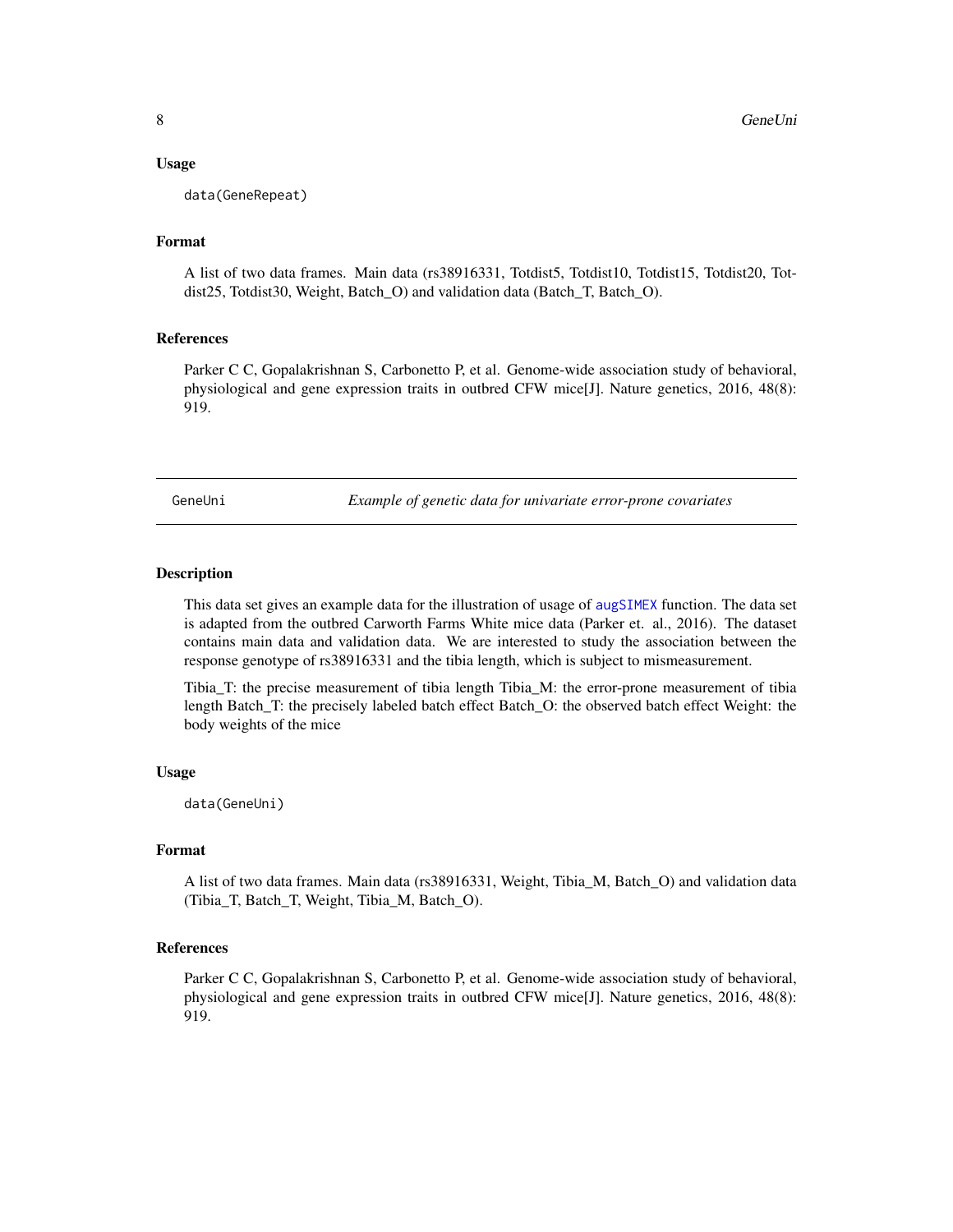<span id="page-8-1"></span><span id="page-8-0"></span>

## **Description**

This function can be used to calculate the value of score function. This function can serve as a tool to assist the users in debugging their self-defined score function.

#### Usage

glmscore(beta, Y, data, weight, offset, family)

# Arguments

| beta   | a vector specifying the value of parameters.                                                                                               |
|--------|--------------------------------------------------------------------------------------------------------------------------------------------|
| Y      | a vector specifying the response.                                                                                                          |
| data   | a matrix or data frame of covariates. If this is for score function debugging<br>purpose, see detail for the rearrangement of the dataset. |
| weight | a vector of weight.                                                                                                                        |
| offset | a vector of offset.                                                                                                                        |
| family | a glm "family" object.                                                                                                                     |

## Details

In a general setting, Y can be treated as a response and data as covariates.

This function helps to debug the user specified score function. The data are needed to be specially arranged such that the score function output can be successfully passed into augSIMEX function in a correct order. The data should be a matrix or data frame of a combination with error-prone covariates (in the order of err.var as in [augSIMEX](#page-2-1)), other covariates and binary variable that is prone to misclassification. The intercept, if considered, should be included the category of "other covariates".

#### Value

A matrix of n times m, where n is the number of observations and m is the number of parameters. Each entry in the matrix represents the calculated score value for subject i on parameter j. The vector of row sum will be the score value vector.

# Author(s)

Qihuang Zhang and Grace Y. Yi.

#### References

McCullagh P. Generalized linear models[J]. European Journal of Operational Research, 1984, 16(3): 285-292.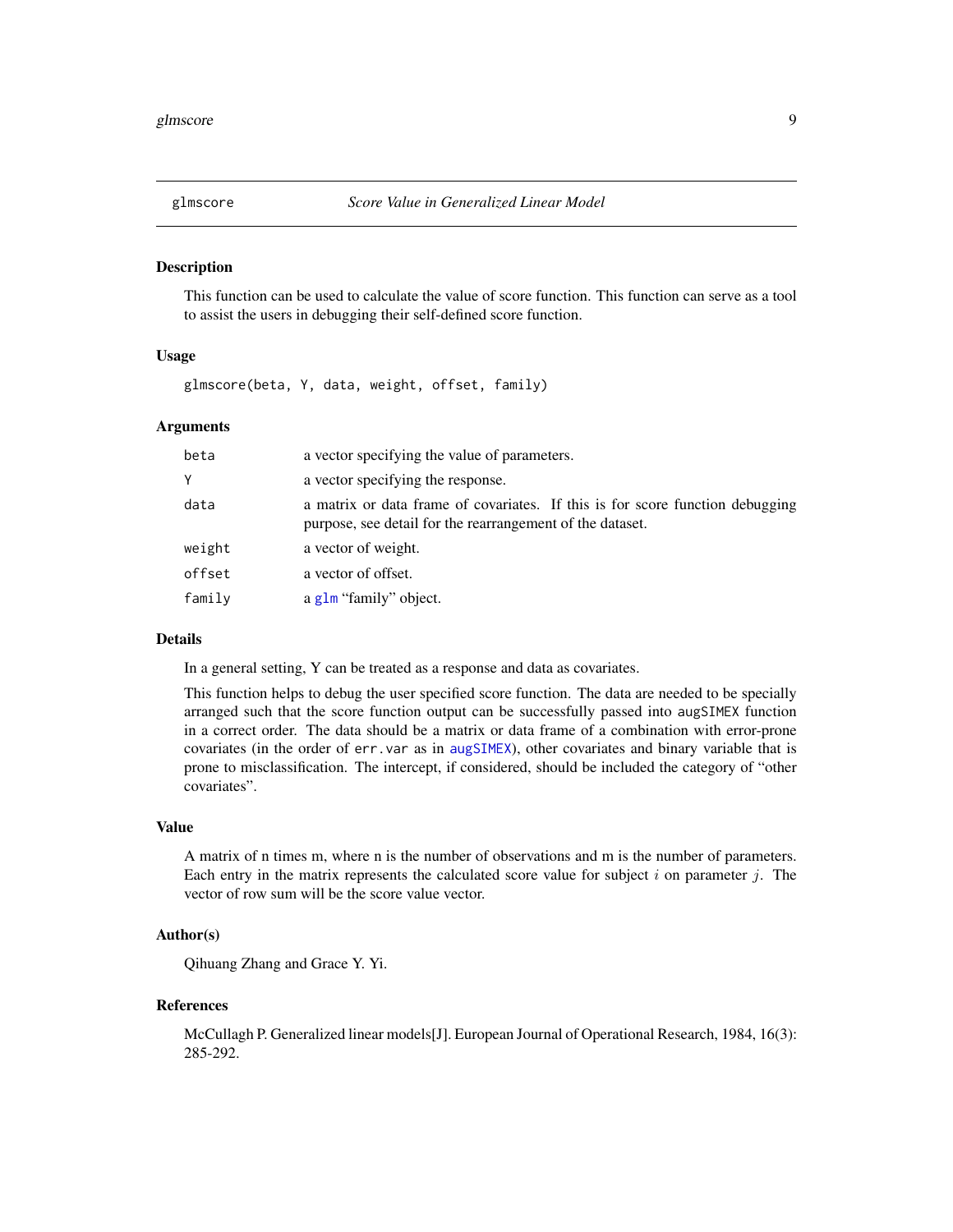# See Also

[glm](#page-0-0)

# Examples

```
### The user specified function to be checked. (logit link in binomial family)
scorefunction=function(beta,Y,data,weight,offset){
 results<-lapply(1:dim(data)[2],
                 FUN=function(i){
                    S<-lapply(1:dim(data)[1],function(x){
                      eta<- matrix(beta,nrow=1)
                 return(weight[x]*Y[x]*data[x,i]-weight[x]*exp(eta)/(1+exp(eta))*data[x,i])})
                    return(S)}
 )
 return(matrix(unlist(results),ncol=dim(data)[2]))
}
data(ToyUni)
### Data need to rearranged. See detail.
nsize<-length(ToyUni$Main[,"Y"])
data.in.score<-data.frame(intercept=1,X=ToyUni$Main[,"Xstar"],
                          W=ToyUni$Main[,"W"],Z=ToyUni$Main[,"Zstar"])
## compare. The results should be identical.
glmscore(rep(0,4),ToyUni$Main[,"Y"],data.in.score,rep(1,nsize),
         rep(0,nsize),family=binomial(link=logit))
scorefunction(rep(0,4),ToyUni$Main[,"Y"],data.in.score,rep(1,nsize),rep(0,nsize))
```
logLik.augSIMEX *Extract the likelihood from the fitted augSIMEX object*

# Description

This function outputs the likelihood from a fitted augSIMEX object

#### Usage

```
## S3 method for class 'augSIMEX'
```

```
## S3 method for class 'augSIMEX'
logLik(object, ...)
```

| object | the "augSIMEX" object gotten from augSIMEX function. |
|--------|------------------------------------------------------|
| .      | other arguments to pass to the function.             |

<span id="page-9-0"></span>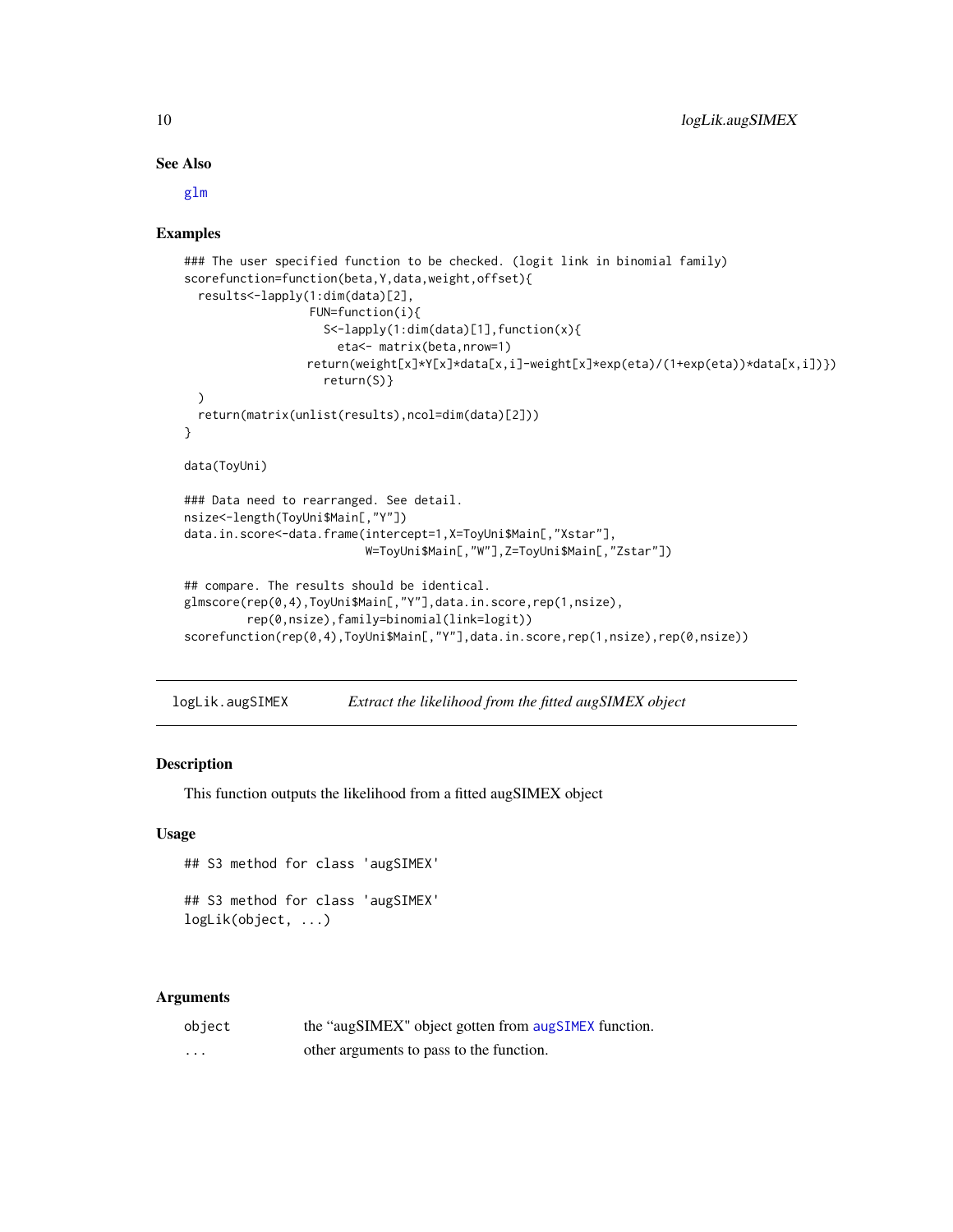# <span id="page-10-0"></span>plot.augSIMEX 11

# Author(s)

Qihuang Zhang and Grace Y. Yi.

#### See Also

[logLik](#page-0-0)

# Examples

```
data(ToyUni)
example <- augSIMEX(mainformula = Y \sim Xstar + Zstar + W, family = binomial(link = logit),
 mismodel = pi|qi ~ w,meformula = Xstar \sim X + Z + W,
 data = ToyUni$Main,validationdata = ToyUni$Validation, subset = NULL,
 err.var = "Xstar", mis.var = "Zstar", err.true = "X", mis.true = "Z",
 err.mat = NULL,
 lambda = NULL, M = 5, B = 2, nBoot = 2, extrapolation="quadratic")
logLik(example)
```
plot.augSIMEX *Plot of Extrapolation*

# Description

This function visualizes the extrapolation step. It plots the simulated value for each lambda value and the curve of extrapolation. The function provide the plots for both methods simultaneously, and guides the user to choose a proper extrapolation method.

# Usage

```
## S3 method for class 'augSIMEX'
## S3 method for class 'augSIMEX'
plot(x,...)
```
#### Arguments

|   | the "augSIMEX" object gotten from augSIMEX function. |
|---|------------------------------------------------------|
| . | other arguments that are passed into the function.   |

# Details

The user may need to adjust the range of y axis for a proper display.

#### Author(s)

Qihuang Zhang and Grace Y. Yi.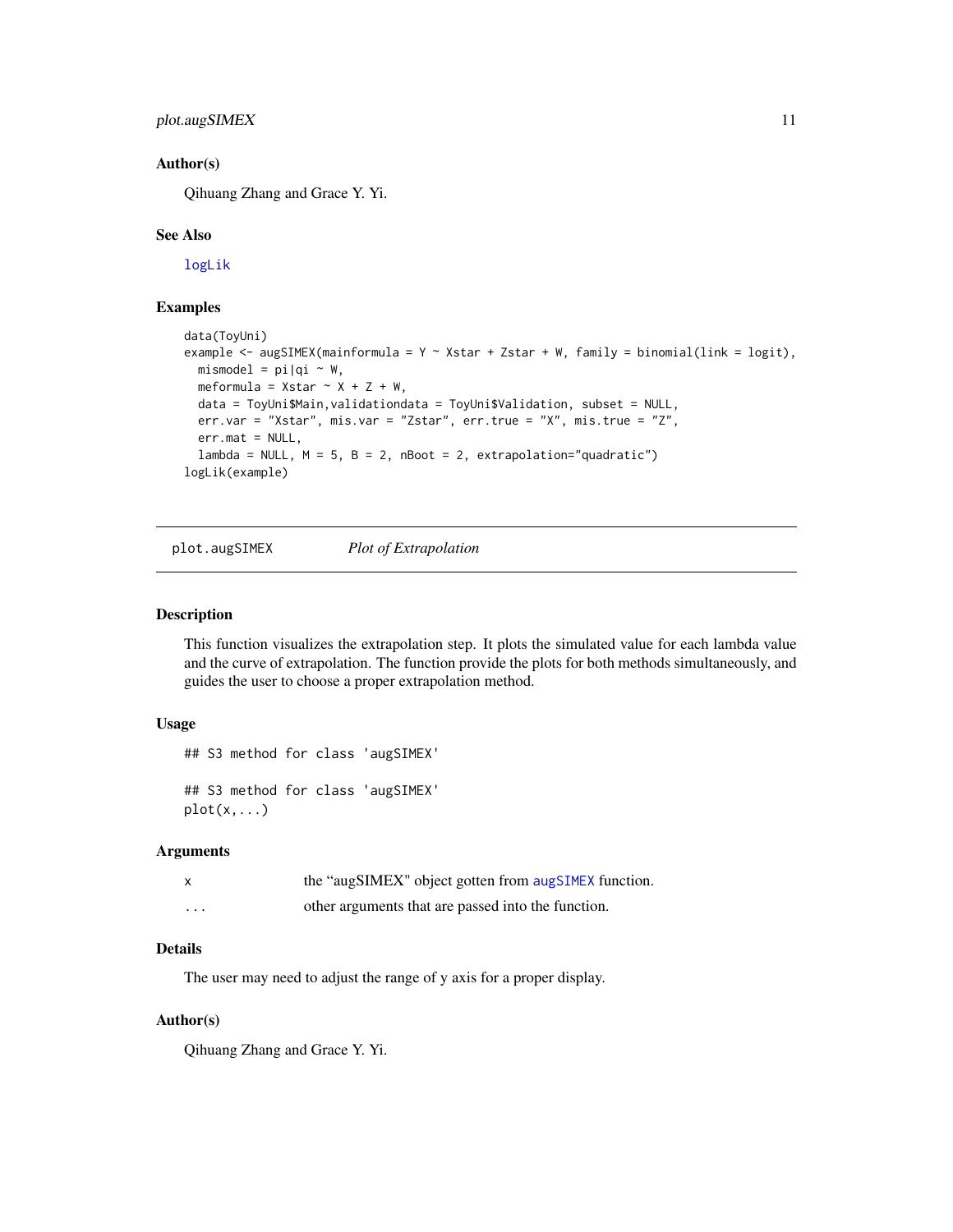#### See Also

[plot](#page-0-0)

# Examples

```
data(ToyUni)
example<-augSIMEX(mainformula = Y ~ Xstar + Zstar + W, family = binomial(link = logit),
 mismodel = pi|qi \sim W,
  meformula = Xstar \sim X + Z + W,
  data = ToyUni$Main,validationdata = ToyUni$Validation, subset = NULL,
  err.var = "Xstar", mis.var = "Zstar", err.true = "X", mis.true = "Z",
  err.mat = NULL,
  lambda = NULL, M = 5, B = 2, nBoot = 2, extrapolation="quadratic")
plot(example, ylim = c(-1, 0.4))
```
predict.augSIMEX *Predict Method for the model fits by augSIMEX*

#### Description

This function returns the predictions and optionally estimates the standard errors of the predictions from a fitted augSIMEX object.

#### Usage

## S3 method for class 'augSIMEX' ## S3 method for class 'augSIMEX' predict(object, newdata = NULL, type = c("link", "response","terms"),  $se.fit = FALSE, dispersion = NULL, terms = NULL, na. action = na. pass, ...$ 

| object     | the "augSIMEX" object gotten from augSIMEX function.                                                                                                                                                                                                                                                                                            |
|------------|-------------------------------------------------------------------------------------------------------------------------------------------------------------------------------------------------------------------------------------------------------------------------------------------------------------------------------------------------|
| newdata    | An optional data frame in which to look for variables with which to predict. If<br>not specified, the prediction will be conducted on the original main data.                                                                                                                                                                                   |
| type       | the type of prediction needed. The default is on the scale of the linear predictors;<br>the alternative "response" is on the scale of the response variable. The setting<br>is similar to the predict, glm. The "terms" option returns a matrix including<br>the fitted values of each term in the model formula on the linear predictor scale. |
| se.fit     | a logical variable indicating if standard errors are required.                                                                                                                                                                                                                                                                                  |
| dispersion | a numeric variable specifying the dispersion of the fit to be assumed when com-<br>puting the standard errors.                                                                                                                                                                                                                                  |
| terms      | a character vector specifies which terms are to be returned. This is the case for<br>$type = "terms".$                                                                                                                                                                                                                                          |

<span id="page-11-0"></span>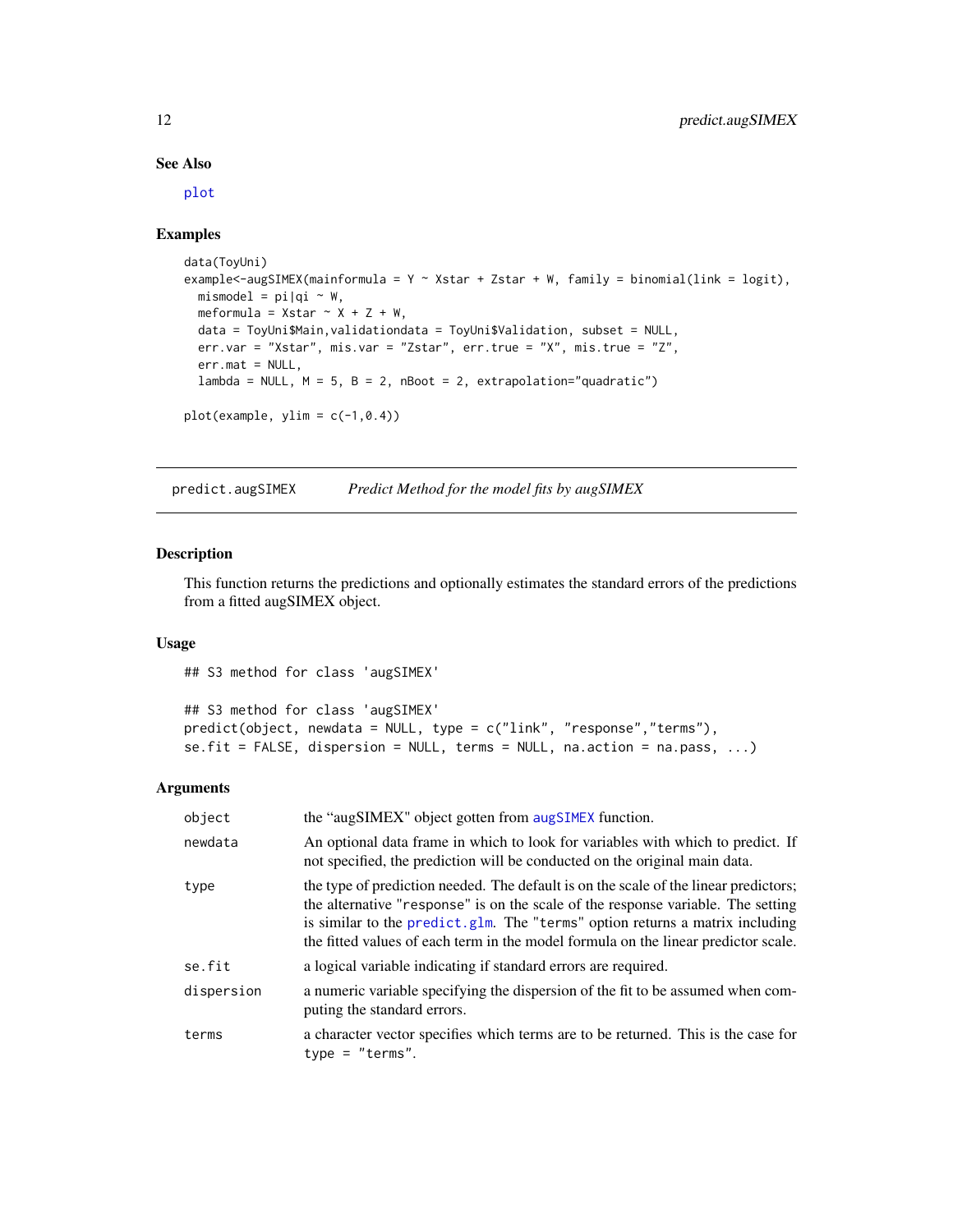<span id="page-12-0"></span>

| na.action | function determining what should be done with missing values in newdata. The |
|-----------|------------------------------------------------------------------------------|
|           | default is to predict NA.                                                    |
| $\cdots$  | other arguments that are passed into the function.                           |

# **Details**

The specifications of the arugments are the same as the setting in glm function. The user may refer to the [predict.glm](#page-0-0).

# Author(s)

Qihuang Zhang and Grace Y. Yi.

# See Also

[predict](#page-0-0),[predict.glm](#page-0-0)

# Examples

```
data(ToyUni)
example <- augSIMEX(mainformula = Y \sim Xstar + Zstar + W, family = binomial(link = logit),
  mismodel = pi|qi \sim W,
  meformula = Xstar \sim X + Z + W,
  data = ToyUni$Main,validationdata = ToyUni$Validation, subset = NULL,
  err.var = "Xstar", mis.var = "Zstar", err.true = "X", mis.true = "Z",
  err.mat = NULL,
  lambda = NULL, M = 5, B = 2, nBoot = 2, extrapolation="quadratic")
predict(example)
```
residuals.augSIMEX *Residuals of the Fits Made by augSIMEX*

#### Description

This function outputs the residuals from a fitted augSIMEX object.

#### Usage

```
## S3 method for class 'augSIMEX'
## S3 method for class 'augSIMEX'
residuals(object, type = c("deviance", "pearson", "working",
   "response", "partial"), ...)
```

| the "augSIMEX" object gotten from augSIMEX function.<br>object                            |  |
|-------------------------------------------------------------------------------------------|--|
| a character specifying what type of residuals to be returned. The option includes<br>type |  |
| the deviance, Pearson, working, response and partial.                                     |  |
| other arguments that are passed into the function.<br>$\cdot$ $\cdot$ $\cdot$             |  |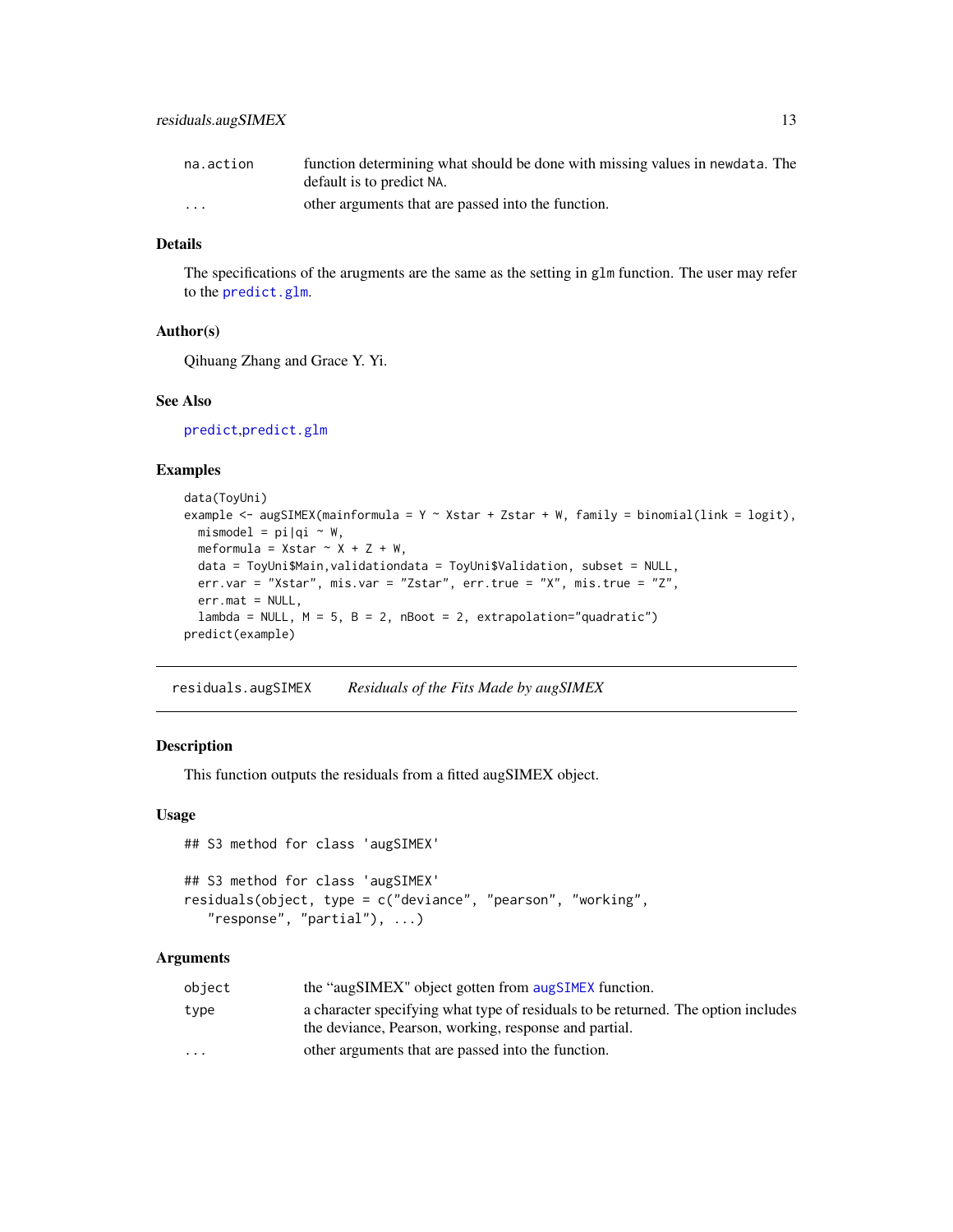# <span id="page-13-0"></span>Author(s)

Qihuang Zhang and Grace Y. Yi.

# See Also

[residuals](#page-0-0),[residuals.glm](#page-0-0)

# Examples

```
data(ToyUni)
example <- augSIMEX(mainformula = Y \sim Xstar + Zstar + W, family = binomial(link = logit),
  mismodel = pi|qi \sim W,
  meformula = Xstar \sim X + Z + W,
  data = ToyUni$Main,validationdata = ToyUni$Validation, subset = NULL,
  err.var = "Xstar", mis.var = "Zstar", err.true = "X", mis.true = "Z",
  err.mat = NULL,
  lambda = NULL, M = 5, B = 2, nBoot = 2, extrapolation="quadratic")
residuals(example)
```
summary.augSIMEX *Summarizing the Adjusted Fits of Generalized Linear Model*

# Description

This function is a method for augSIMEX object.

#### Usage

```
## S3 method for class 'augSIMEX'
```

```
## S3 method for class 'augSIMEX'
summary(object, dispersion = NULL, ...)
```
# Arguments

| object     | the "augSIMEX" object gotten from augSIMEX function. |
|------------|------------------------------------------------------|
| dispersion | the dispersion parameter for the family used.        |
| $\cdot$    | other arguments passed to the function.              |

# Details

The function provides summary output similar to [glm](#page-0-0).

# Value

| coefficients | the matrix of coefficients, standard errors, z-values and p-values. |
|--------------|---------------------------------------------------------------------|
| dispersion   | the component from arguments of the function                        |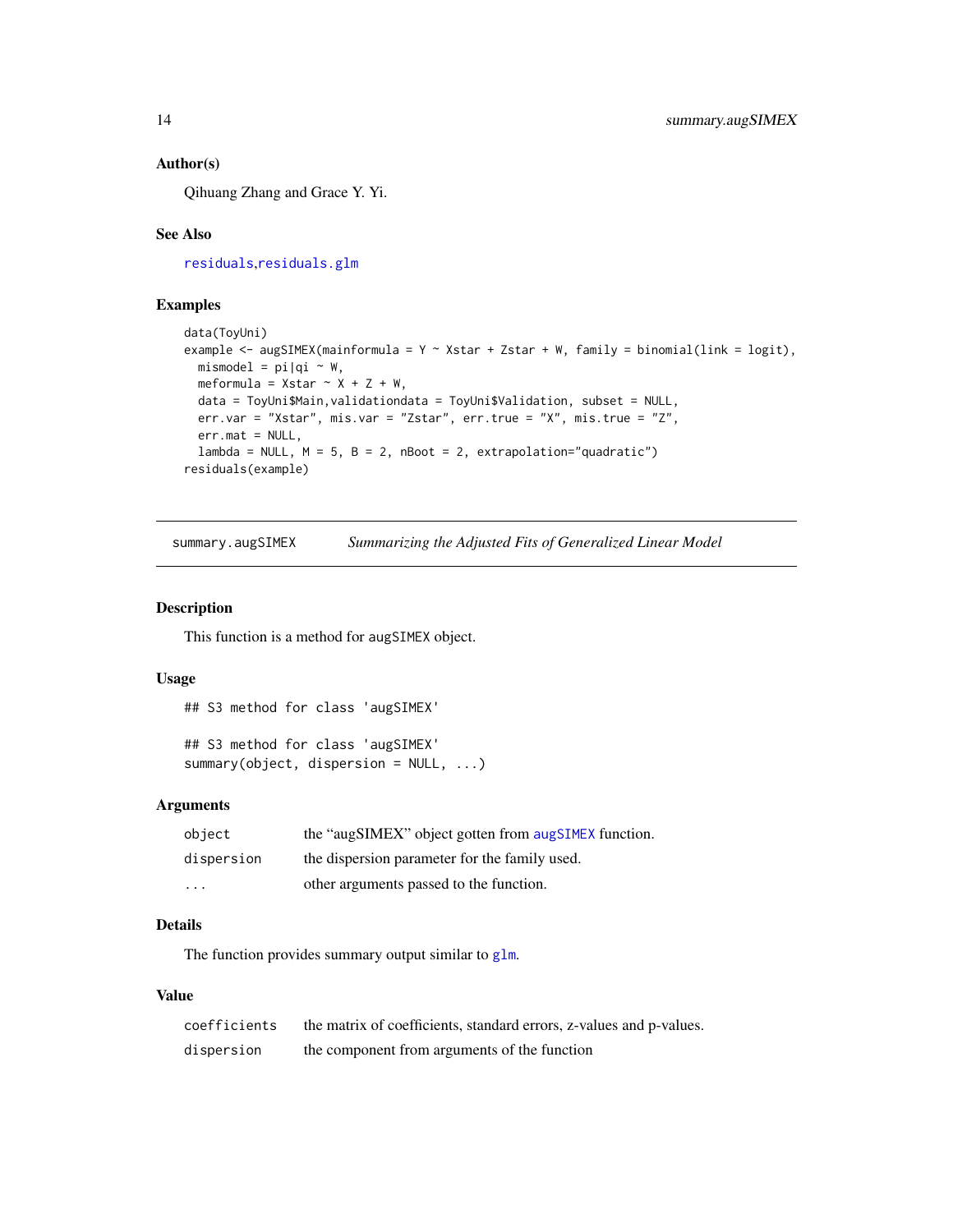#### <span id="page-14-0"></span>ToyMult 15

# Author(s)

Qihuang Zhang and Grace Y. Yi.

# See Also

[summary.glm](#page-0-0),[augSIMEX](#page-2-1)

# Examples

## Please see the example in augSIMEX function

ToyMult *Toy example data for multivariate error-prone covariates*

#### Description

This dataset gives an example data for the illustration of usage of [augSIMEX](#page-2-1) function. The dataset contains main data and validation data. The main data contains response variable Y and errorprone covariates. Validation data have both correctly observed data and error-prone covariates. See example 2 of [augSIMEX](#page-2-1) for the usage.

#### Usage

data(ToyMult)

# Format

A list of two data frames. Main data, a data frame 1000 observations of 6 variables. Validation data, 500 observations of 8 variables.

ToyRepeat *Toy example data for univariate error-prone covariates in repeated measurements case*

# **Description**

This data set gives an example data for the illustration of usage of [augSIMEX](#page-2-1) function in adjusting for the case of repeated measurements error. The dataset contains main data and validation data. The main data includes response variable Y and error-prone covariates. Validation data have both correctly observed data and error-prone covariates. See example 3 of [augSIMEX](#page-2-1) for the usage.

#### Usage

data(ToyRepeat)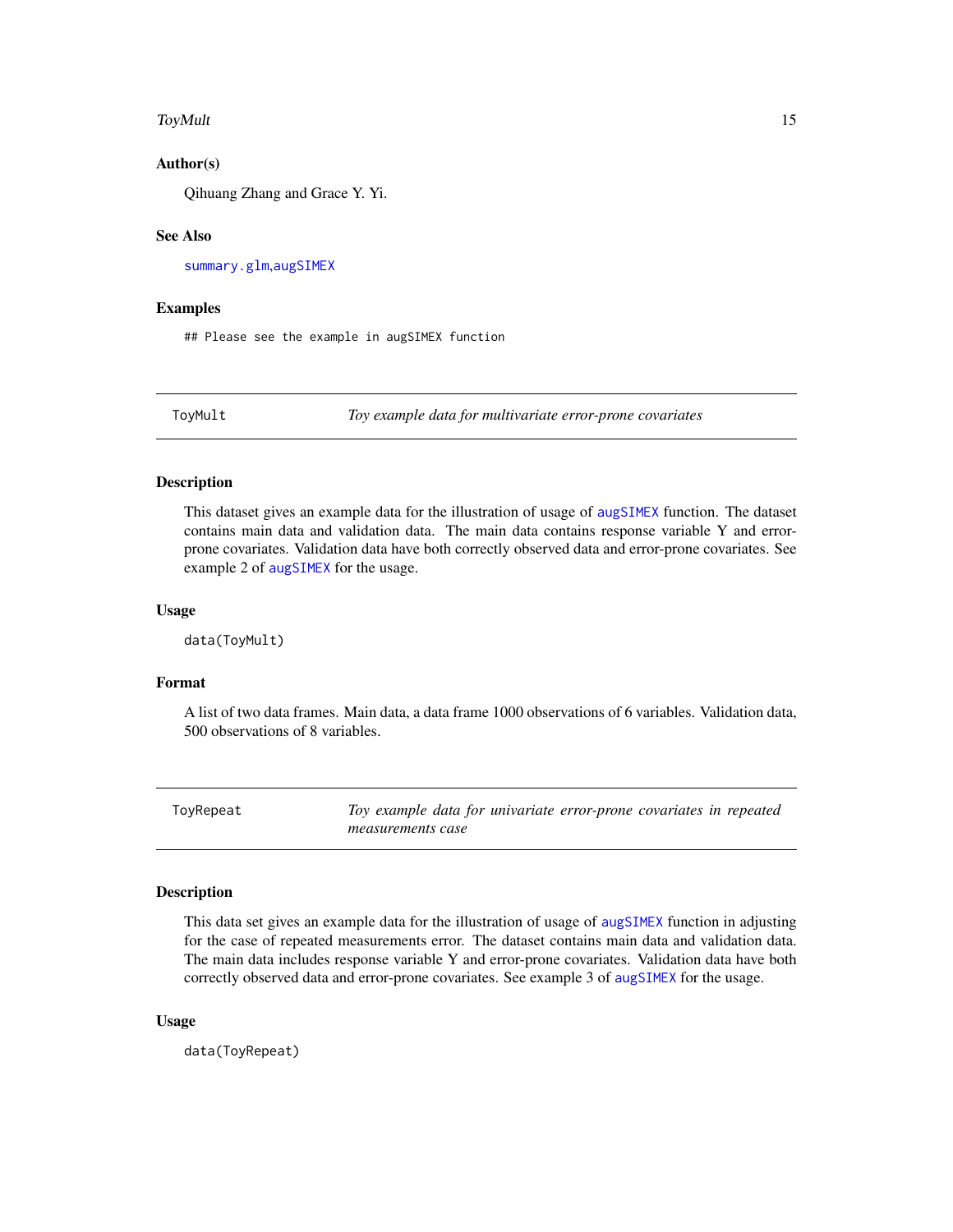# <span id="page-15-0"></span>Format

A list of two data frames. Main data, a data frame with 1000 observations of 5 variables. Validation data, 500 observations of 4 variables.

ToyUni *Toy example data for univariate error-prone covariates*

# Description

This data set gives an example data for the illustration of usage of [augSIMEX](#page-2-1) function. The dataset contains main data, validation data, and true data. True data correspond to the main data, but the all covariates are corrected observed. The main data and true data contains response variable Y. Both main data and validation data contains the error-prone covariates. Validation data and true data have correctly observed data.

# Usage

data(ToyUni)

#### Format

A list of three data frames. Main data, a data frame 1000 observations of 4 variables. Validation data, 500 observations of 5 variables. True data, 1000 observations of 4 variables.

| vcov.augSIMEX | Extract the variance-covariance matrix from the fitted augSIMEX ob- |
|---------------|---------------------------------------------------------------------|
|               | ject                                                                |

## Description

This function return the variance-covariance matrix from a fitted augSIMEX object

### Usage

```
## S3 method for class 'augSIMEX'
## S3 method for class 'augSIMEX'
vcov(object, ...)
```

| object | the "augSIMEX" object gotten from augSIMEX function. |
|--------|------------------------------------------------------|
| .      | other arguments to pass to the function.             |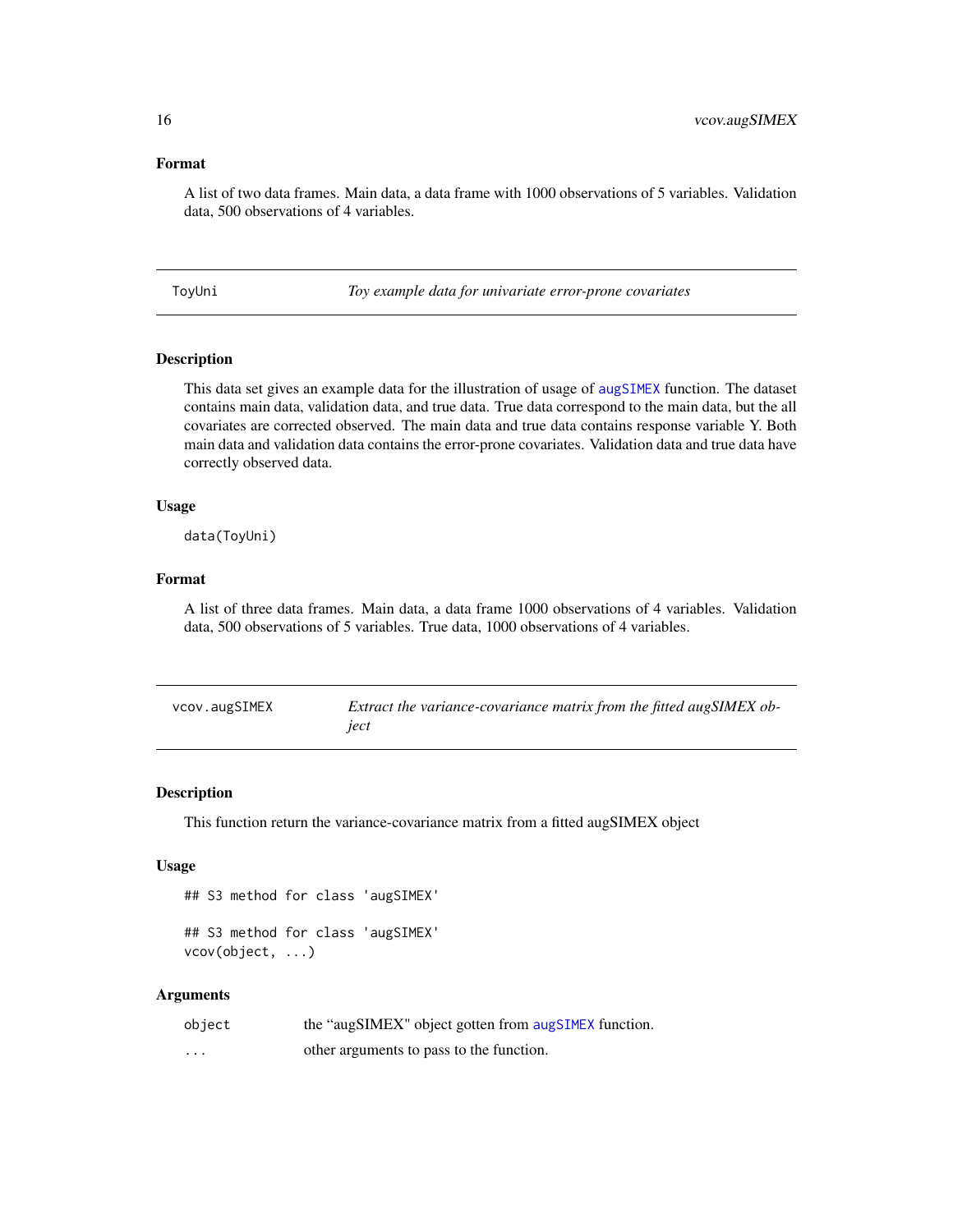# <span id="page-16-0"></span>vcov.augSIMEX 17

# Author(s)

Qihuang Zhang and Grace Y. Yi.

# See Also

[vcov](#page-0-0)

# Examples

```
data(ToyUni)
example <- augSIMEX(mainformula = Y \sim Xstar + Zstar + W, family = binomial(link = logit),
 mismodel = pi|qi ~ w,meformula = Xstar \sim X + Z + W,
 data = ToyUni$Main,validationdata = ToyUni$Validation, subset = NULL,
  err.var = "Xstar", mis.var = "Zstar", err.true = "X", mis.true = "Z",
  err.mat = NULL,
  lambda = NULL, M = 5, B = 2, nBoost = 2, extrapolation="quadratic")vcov(example)
```